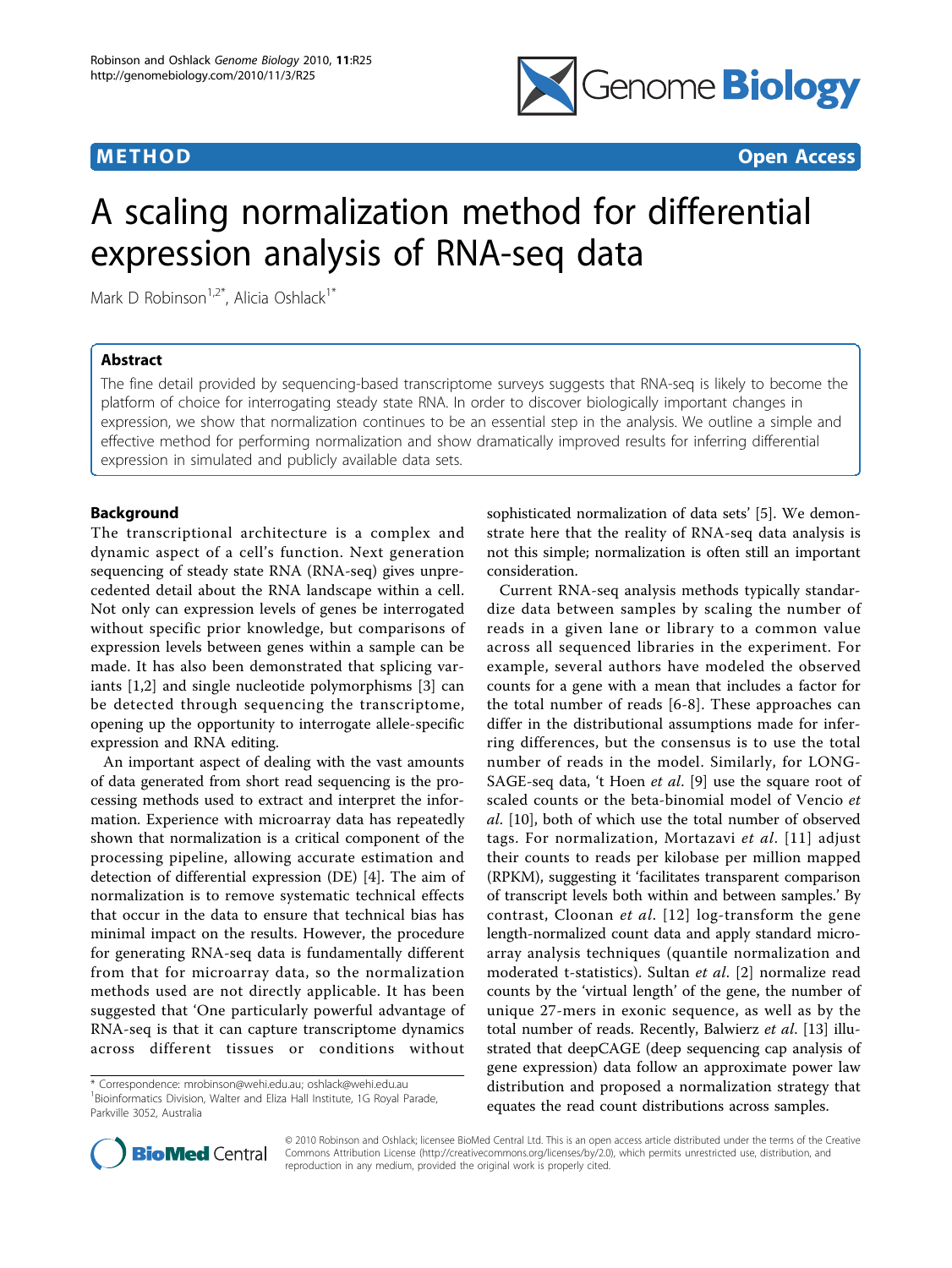Scaling to library size as a form of normalization makes intuitive sense, given it is expected that sequencing a sample to half the depth will give, on average, half the number of reads mapping to each gene. We believe this is appropriate for normalizing between replicate samples of an RNA population. However, library size scaling is too simple for many biological applications. The number of tags expected to map to a gene is not only dependent on the expression level and length of the gene, but also the composition of the RNA population that is being sampled. Thus, if a large number of genes are unique to, or highly expressed in, one experimental condition, the sequencing 'real estate' available for the remaining genes in that sample is decreased. If not adjusted for, this sampling artifact can force the DE analysis to be skewed towards one experimental condition. Current analysis methods [[6](#page-7-0),[11](#page-7-0)] have not accounted for this proportionality property of the data explicitly, potentially giving rise to higher false positive rates and lower power to detect true differences.

The fundamental issue here is the appropriate metric of expression to compare across samples. The standard procedure is to compute the proportion of each gene's reads relative to the total number of reads and compare that across all samples, either by transforming the original data or by introducing a constant into a statistical model. However, since different experimental conditions (for example, tissues) express diverse RNA repertoires, we cannot always expect the proportions to be directly comparable. Furthermore, we argue that in the discovery of biologically meaningful changes in expression, it should be considered undesirable to have under- or oversampling effects (discussed further below) guiding the DE calls. The normalization method presented below uses the raw data to estimate appropriate scaling factors that can be used in downstream statistical analysis procedures, thus accounting for the sampling properties of RNA-seq data.

# Results and discussion

#### A hypothetical scenario

Estimated normalization factors should ensure that a gene with the same expression level in two samples is not detected as DE. To further highlight the need for more sophisticated normalization procedures in RNAseq data, consider a simple thought experiment. Imagine we have a sequencing experiment comparing two RNA populations, A and B. In this hypothetical scenario, suppose every gene that is expressed in B is expressed in A with the same number of transcripts. However, assume that sample A also contains a set of genes equal in number and expression that are not expressed in B. Thus, sample A has twice as many total expressed genes as sample B, that is, its RNA production is twice the size of sample B. Suppose that each sample is then sequenced to the same depth. Without any additional adjustment, a gene expressed in both samples will have, on average, half the number of reads from sample A, since the reads are spread over twice as many genes. Therefore, the correct normalization would adjust sample A by a factor of 2.

The hypothetical example above highlights the notion that the proportion of reads attributed to a given gene in a library depends on the expression properties of the whole sample rather than just the expression level of that gene. Obviously, the above example is artificial. However, there are biological and even technical situations where such a normalization is required. For example, if an RNA sample is contaminated, the reads that represent the contamination will take away reads from the true sample, thus dropping the number of reads of interest and offsetting the proportion for every gene. However, as we demonstrate, true biological differences in RNA composition between samples will be the main reason for normalization.

#### Sampling framework

A more formal explanation for the requirement of normalization uses the following framework. Define  $Y_{gk}$  as the observed count for gene  $g$  in library  $k$  summarized from the raw reads,  $\mu_{gk}$  as the true and unknown expression level (number of transcripts),  $L_g$  as the length of gene g and  $N_k$  as total number of reads for library k. We can model the expected value of  $Y_{gk}$  as:

$$
E[Y_{gk}] = \frac{\mu_{gk} L_g}{S_k} N_k
$$
  
where  $S_k = \sum_{g=1}^{G} \mu_{gk} L_g$ ;

 $S_k$  represents the total RNA output of a sample. The problem underlying the analysis of RNA-seq data is that while  $N_k$  is known,  $S_k$  is unknown and can vary drastically from sample to sample, depending on the RNA composition. As mentioned above, if a population has a larger total RNA output, then RNA-seq experiments will under-sample many genes, relative to another sample.

At this stage, we leave the variance in the above model for  $Y_{gk}$  unspecified. Depending on the experimental situation, Poisson seems appropriate for technical replicates [\[6,7](#page-7-0)] and Negative Binomial may be appropriate for the additional variation observed from biological replicates [\[14](#page-7-0)]. It is also worth noting that, in practice, the  $L_g$  is generally absorbed into the  $\mu_{gk}$  parameter and does not get used in the inference procedure. However, it has been well established that gene length biases are prominent in the analysis of gene expression [\[15\]](#page-7-0).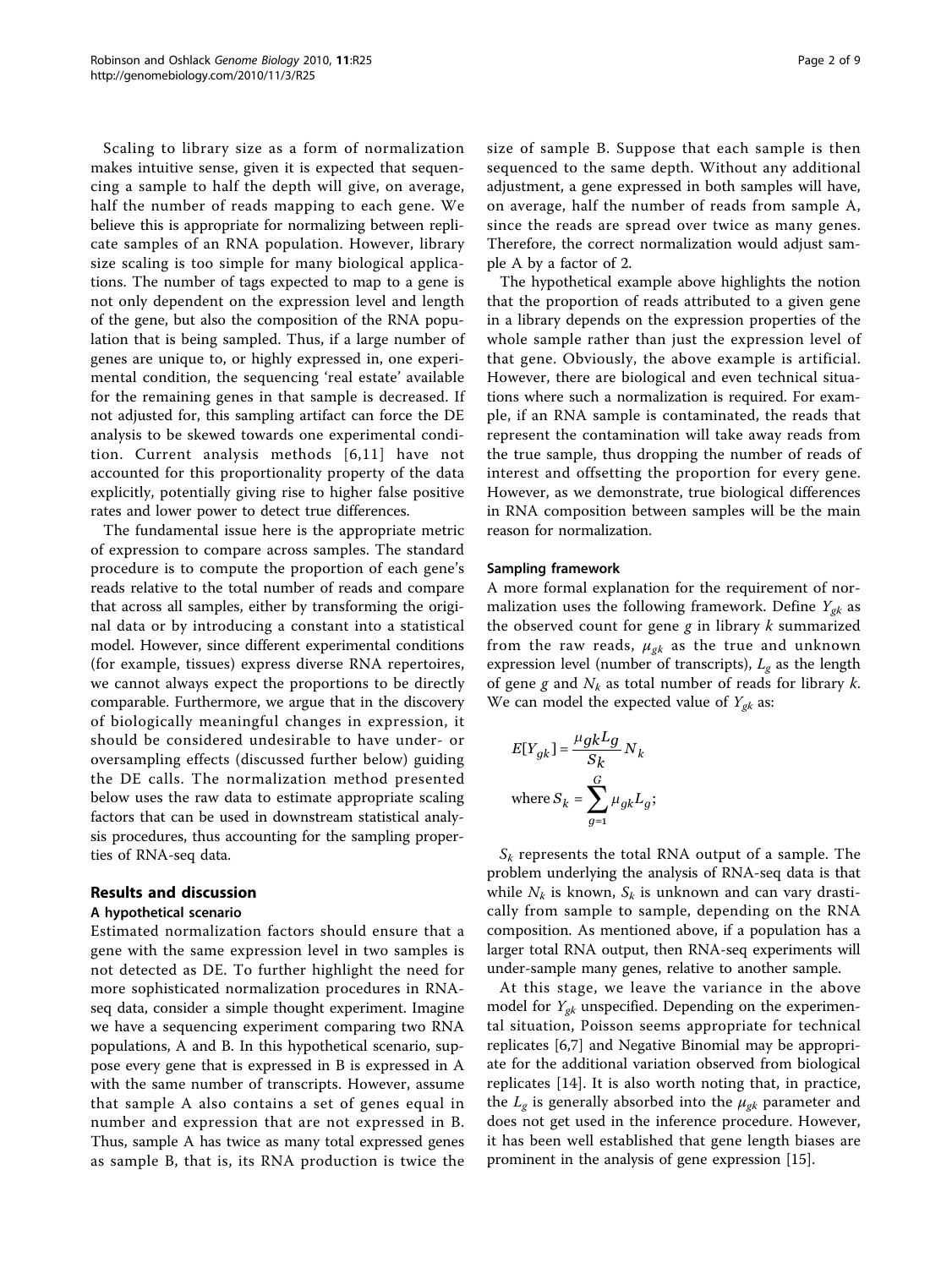#### The trimmed mean of M-values normalization method

The total RNA production,  $S_k$ , cannot be estimated directly, since we do not know the expression levels and true lengths of every gene. However, the relative RNA production of two samples,  $f_k = S_k/S_k$ , essentially a glo-<br>bal fold change, can more easily be determined. We probal fold change, can more easily be determined. We propose an empirical strategy that equates the overall expression levels of genes between samples under the assumption that the majority of them are not DE. One simple yet robust way to estimate the ratio of RNA production uses a weighted trimmed mean of the log expression ratios (trimmed mean of M values (TMM)). For sequencing data, we define the gene-wise log-foldchanges as:

$$
M_g = \log_2 \frac{Y_{gk}/N_k}{Y_{gk}/N_k}
$$

and absolute expression levels:

$$
A_g = \frac{1}{2}\log_2\left(Y_{gk}/N_k\bullet Y_{gk'}/N_{k'}\right) \text{ for } Y_{g\bullet} \neq 0
$$

To robustly summarize the observed M values, we trim both the M values and the A values before taking the weighted average. Precision (inverse of the variance) weights are used to account for the fact that log fold changes (effectively, a log relative risk) from genes with larger read counts have lower variance on the logarithm scale. See Materials and methods for further details.

For a two-sample comparison, only one relative scaling factor  $(f_k)$  is required. It can be used to adjust both library sizes (divide the reference by  $\sqrt{f_k}$  and multiply non-reference by  $\sqrt{f_k}$ ) in the statistical analysis (for example, Fisher's exact test; see Materials and methods for more details).

Normalization factors across several samples can be calculated by selecting one sample as a reference and calculating the TMM factor for each non-reference sample. Similar to two-sample comparisons, the TMM normalization factors can be built into the statistical model used to test for DE. For example, a Poisson model would modify the observed library size to an effective library size, which adjusts the modeled mean (for example, using an additional offset in a generalized linear model; see Materials and methods for further details).

#### A liver versus kidney data set

We applied our method to a publicly available transcriptional profiling data set comparing several technical replicates of a liver and kidney RNA source [[6](#page-7-0)]. Figure [1a](#page-3-0) shows the distribution of M values between two technical replicates of the kidney sample after the standard normalization procedure of accounting for the total number of reads. The distribution of M values for these technical replicates is concentrated around zero. However, Figure [1b](#page-3-0) shows that log ratios between a liver and kidney sample are significantly offset towards higher expression in kidney, even after accounting for the total number of reads. Also highlighted (green line) is the distribution of observed M values for a set of housekeeping genes, showing a significant shift away from zero. If scaling to the total number of reads appropriately normalized RNA-seq data, then such a shift in the log-foldchanges is not expected. The explanation for this bias is straightforward. The M versus A plot in Figure [1c](#page-3-0) illustrates that there exists a prominent set of genes with higher expression in liver (black arrow). As a result, the distribution of M values (liver to kidney) is skewed in the negative direction. Since a large amount of sequencing is dedicated to these liver-specific genes, there is less sequencing available for the remaining genes, thus proportionally distorting the M values (and therefore, the DE calls) towards being kidney-specific.

The application of TMM normalization to this pair of samples results in a normalization factor of 0.68 (-0.56 on log2 scale; shown by the red line in Figure [1b, c\)](#page-3-0), reflecting the under-sampling of the majority of liver genes. The TMM factor is robust for lower coverage data where more genes with zero counts may be expected (Figure S1a in Additional file [1\)](#page-7-0) and is stable for reasonable values of the trim parameters (Figure S1b in Additional file [1](#page-7-0)). Using TMM normalization in a statistical test for DE (see Materials and methods) results in a similar number of genes significantly higher in liver (47%) and kidney (53%). By contrast, the standard normalization (to the total number of reads as originally used in [\[6](#page-7-0)]) results in the majority of DE genes being significantly higher in kidney (77%). Notably, less than 70% of the genes identified as DE using standard normalization are still detected after TMM normalization (Table [1\)](#page-3-0). In addition, we find the log-fold-changes for a large set of housekeeping genes (from [\[16\]](#page-7-0)) are, on average, offset from zero very close to the estimated TMM factor, thus giving credibility to our robust estimation procedure. Furthermore, using the non-adjusted testing procedure, 8% and 70% of the housekeeping genes are significantly up-regulated in liver and kidney, respectively. After TMM adjustment, the proportion of DE housekeeping genes changes to 26% and 41%, respectively, which is a lower total number and more symmetric between the two tissues. Of course, the bias in log-ratios observed in RNA-seq data is not observed in microarray data (from the same sources of RNA), assuming the microarray data have been appropriately normalized (Figure S2 in Additional file [1](#page-7-0)). Taken together, these results indicate a critical role for the normalization of RNA-seq data.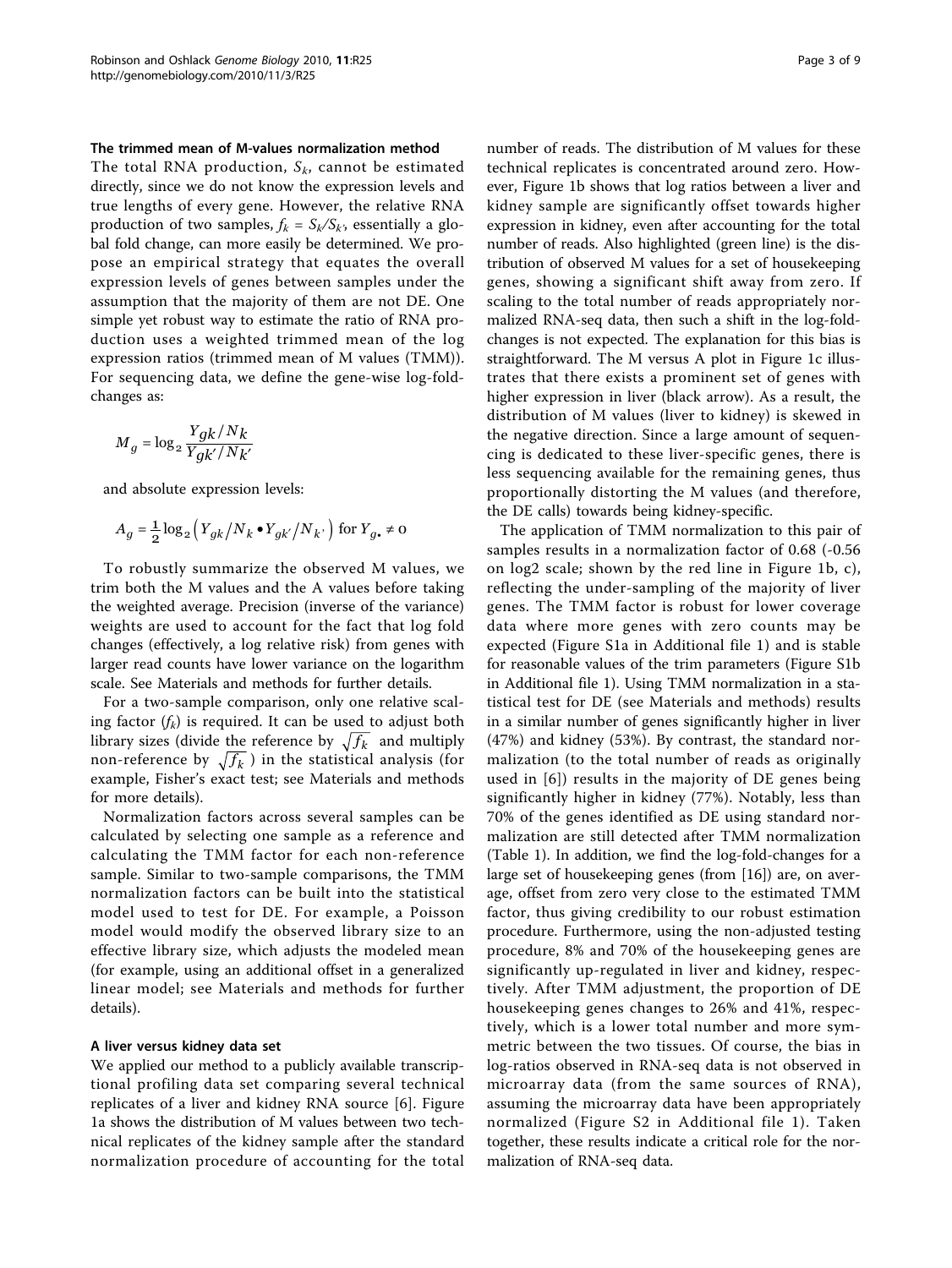<span id="page-3-0"></span>

Table 1 Number of genes called differentially expressed between liver and kidney at a false discovery rate <0.001 using different normalization methods

| Library size<br>normalization | normalization | TMM Overlap |
|-------------------------------|---------------|-------------|
| 2,355                         | 4,293         | 2,355       |
| 8,332                         | 4,935         | 4,935       |
| 10,867                        | 9,228         | 7,290       |
|                               |               |             |
| 45                            | 137           | 45          |
| 376                           | 220           | 220         |
| 421                           | 357           | 265         |
|                               |               |             |

TMM, trimmed mean of M values.

## Other datasets

The global shift in log-fold-change caused by RNA composition differences occurs at varying degrees in other RNA-seq datasets. For example, an M versus A plot for the Cloonan et al. [[12\]](#page-7-0) dataset (Figure S3 in Additional file [1\)](#page-7-0) gives an estimated TMM scaling factor of 1.04 between the two samples (embryoid bodies versus embryonic stem cells), sequenced on the SOLiD™ system. The M versus A plot for this dataset also highlights an interesting set of genes that have lower overall

expression, but higher in embryoid bodies. This explains the positive shift in log-fold-changes for the remaining genes. The TMM scale factor appears close to the median log-fold-changes amongst a set of approximately 500 mouse housekeeping genes (from [[17\]](#page-7-0)). As another example, the Li et al. [[18](#page-7-0)] dataset, using the llumina 1G Genome Analyzer, exhibits a shift in the overall distribution of log-fold-changes and gives a TMM scaling factor of 0.904 (Figure S4 in Additional file [1](#page-7-0)). However, there are sequencing-based datasets that have quite similar RNA outputs and may not need a significant adjustment. For example, the small-RNA-seq data from Kuchenbauer et al. [[19](#page-7-0)] exhibits only a modest bias in the log-fold-changes (Figure S5 in Additional file [1](#page-7-0)).

Spike-in controls have the potential to be used for normalization. In this scenario, small but known amounts of RNA from a foreign organism are added to each sample at a specified concentration. In order to use spike-in controls for normalization, the ratio of the concentration of the spike to the sample must be kept constant throughout the experiment. In practice, this is difficult to achieve and small variations will lead to biased estimation of the normalization factor. For example, using the spiked-in DNA from the Mortazavi et al. data set [[11\]](#page-7-0) would lead to unrealistic normalization factor estimates (Figure S6 in Additional file [1\)](#page-7-0). As with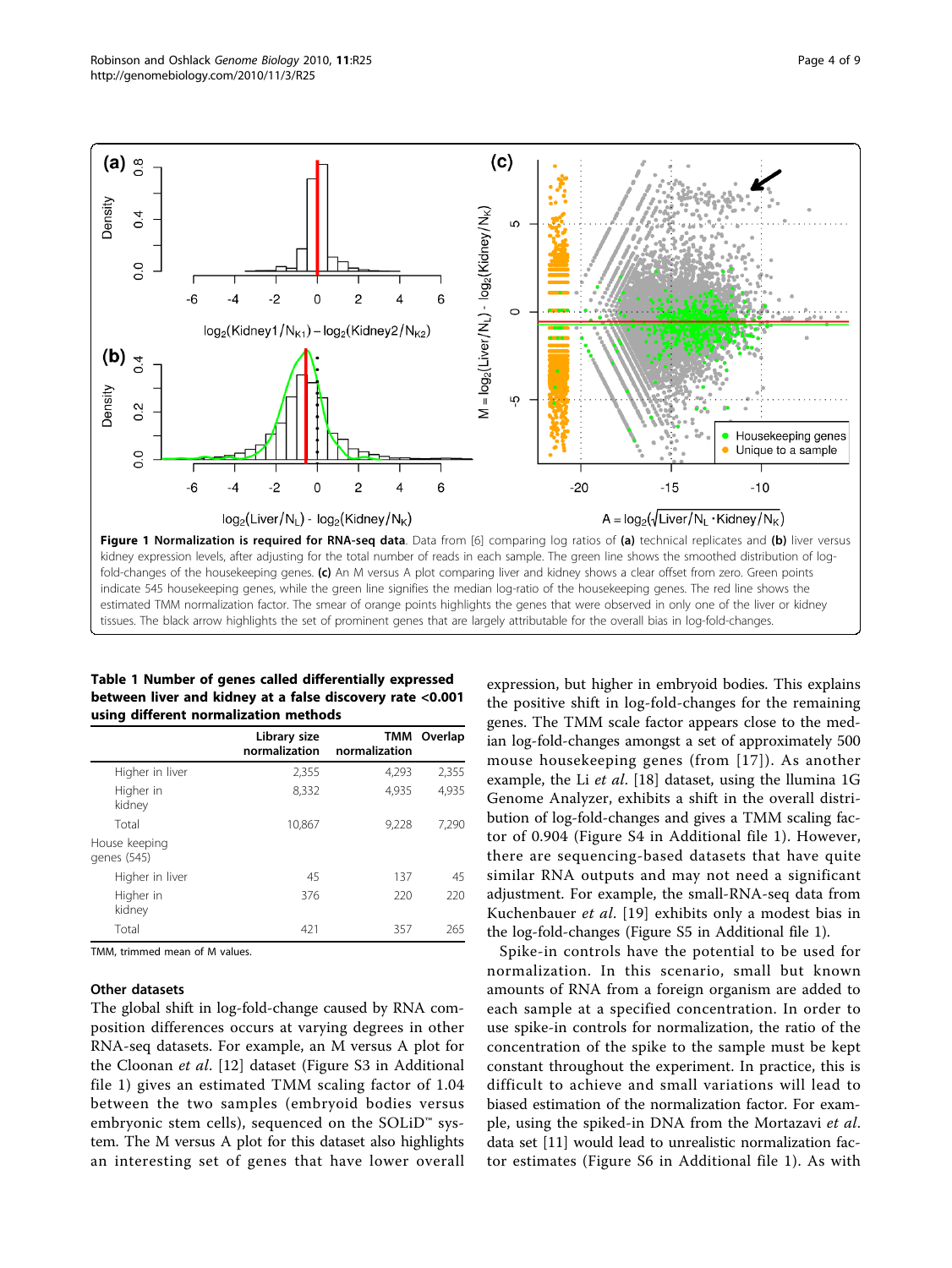<span id="page-4-0"></span>microarrays, it is generally more robust to carefully estimate normalization factors using the experimental data (for example, [\[20\]](#page-8-0)).

#### Simulation studies

To investigate the range in utility of the TMM normalization method, we developed a simulation framework to study the effects of RNA composition on DE analysis of RNA-seq data. To start, we simulate data from just two libraries. We include parameters for the number of genes expressed uniquely to each sample, and parameters for the proportion, magnitude and direction of differentially expressed genes between samples (see Material and methods). Figure 2a shows an M versus A plot for a typical simulation including unique genes and DE genes. By simulating different total RNA outputs, the majority of non-DE genes have log-fold-changes that are offset from zero. In this case, using TMM normalization to account for the underlying RNA composition leads to a lower number of false detections using a Fisher's exact test (Figure 2b). Repeating the simulation a large number of times across a wide range of simulation parameters, we find good agreement when comparing the true normalization factors from the simulation with those estimated using TMM normalization (Figure S7 in Additional file [1](#page-7-0)).

To further compare the performance of the TMM normalization with previously used methods in the context of the DE analysis of RNA-seq data, we extend the above simulation to include replicate sequencing runs. Specifically, we compare three published methods: length-normalized count data that have been log transformed and quantile normalized, as implemented by Cloonan et al. [\[12](#page-7-0)], a Poisson regression [\[6](#page-7-0)] with library size and TMM normalization and a Poisson exact test [[8](#page-7-0)] with library size and TMM normalization. We do not compare directly with the normalization proposed in Balwierz et al. [\[13](#page-7-0)] since the liver and kidney dataset do not appear to follow a power law distribution and have quite distinct count distributions (Figure S8 in Additional file [1](#page-7-0)). Furthermore, in light of the RNA composition bias we observe, it is not clear whether equating the count distributions across samples is the most logical procedure. In addition, we do not directly compare the normalization to virtual length [[2\]](#page-7-0) or RPKM [[11](#page-7-0)] normalization, since a statistical analysis of the transformed data was not mentioned. However, we illustrate with M versus A plots that their normalization does not completely remove RNA composition bias (Figures S9 and S10 in Additional file [1\)](#page-7-0).

For the simulation, we used an empirical joint distribution of gene lengths and counts, since the Cloonan

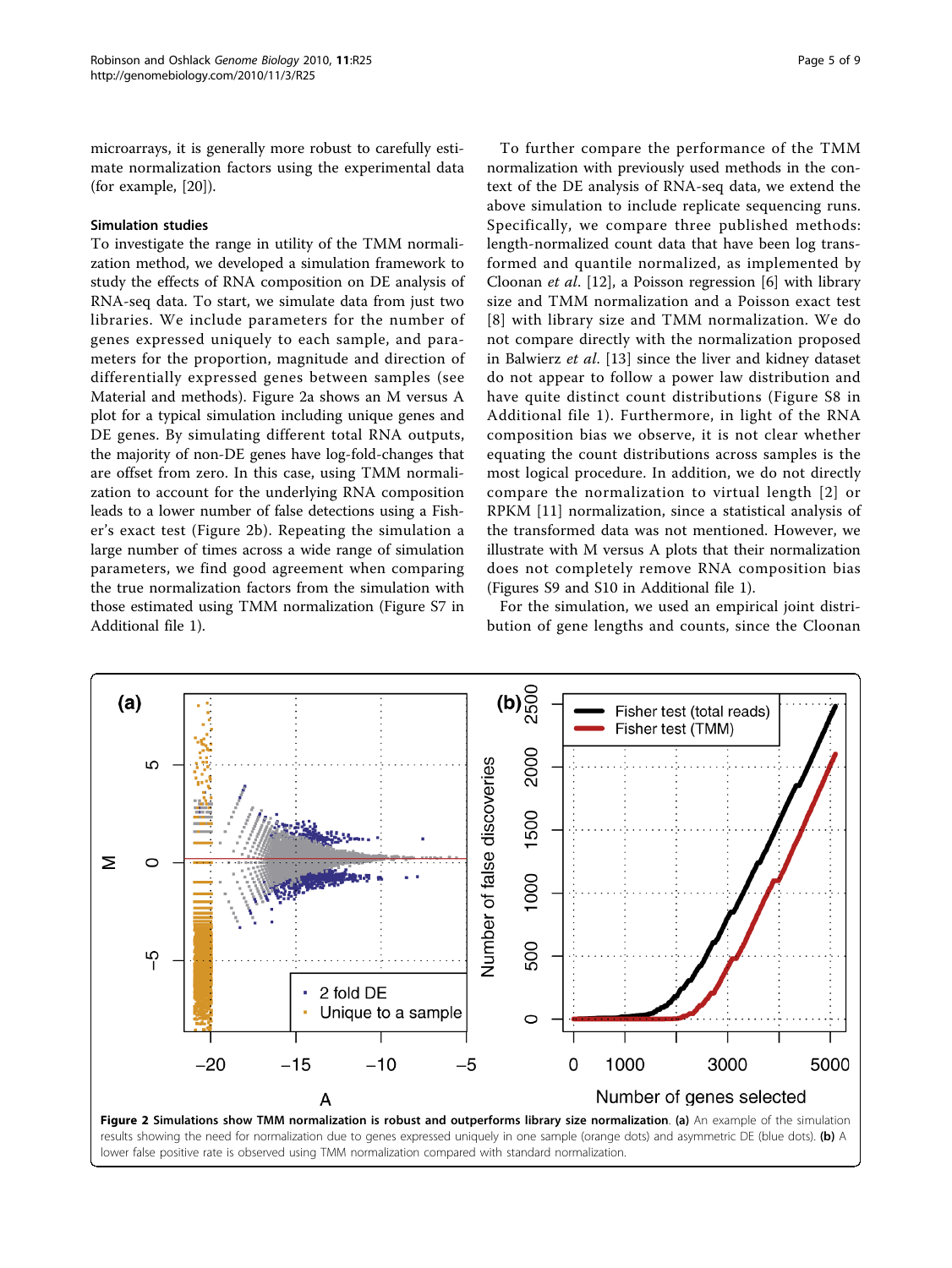<span id="page-5-0"></span>et al. procedure requires both. We made the simulation data Poisson-distributed to mimic technical replicates (Figure S11 in Additional file [1](#page-7-0)). Figure 3a shows false discovery plots amongst the genes that are common to both conditions, where we have introduced 10% uniqueto-group expression for the first condition, 5% DE at a 2-fold level, 80% of which is higher in the first condition. The approach that uses methodology developed for microarray data performs uniformly worse, as one might expect since the distributional assumptions for these methods are quite different. Among the remaining methods (Poisson likelihood ratio statistic, Poisson exact statistic), performance is very similar; again, the TMM normalization makes a dramatic improvement to both.

# Conclusions

TMM normalization is a simple and effective method for estimating relative RNA production levels from RNA-seq data. The TMM method estimates scale factors between samples that can be incorporated into currently used statistical methods for DE analysis. We have shown that normalization is required in situations where the underlying distribution of expressed transcripts between samples is markedly different. The assumptions behind the TMM method are similar to the assumptions commonly made in microarray normalization procedures such as lowess normalization [[21](#page-8-0)] and quantile normalization [[22](#page-8-0)]. Therefore, adequately normalized array data do not show the effects of different total RNA output between samples. In essence, both microarray and TMM normalization assume that the majority of genes, common to both samples, are not differentially expressed. Our simulation studies indicate that the TMM method is robust against deviations to this assumption up to about 30% of DE in one direction. For many applications, this assumption will not be violated.

One notable difference with TMM normalization for RNA-seq is that the data themselves do not need to be modified, unlike microarray normalization and some implemented RNA-seq strategies [[11,12](#page-7-0)]. Here, the estimated normalization factors are used directly in the statistical model used to test for DE, while preserving the sampling properties of the data. Because the data



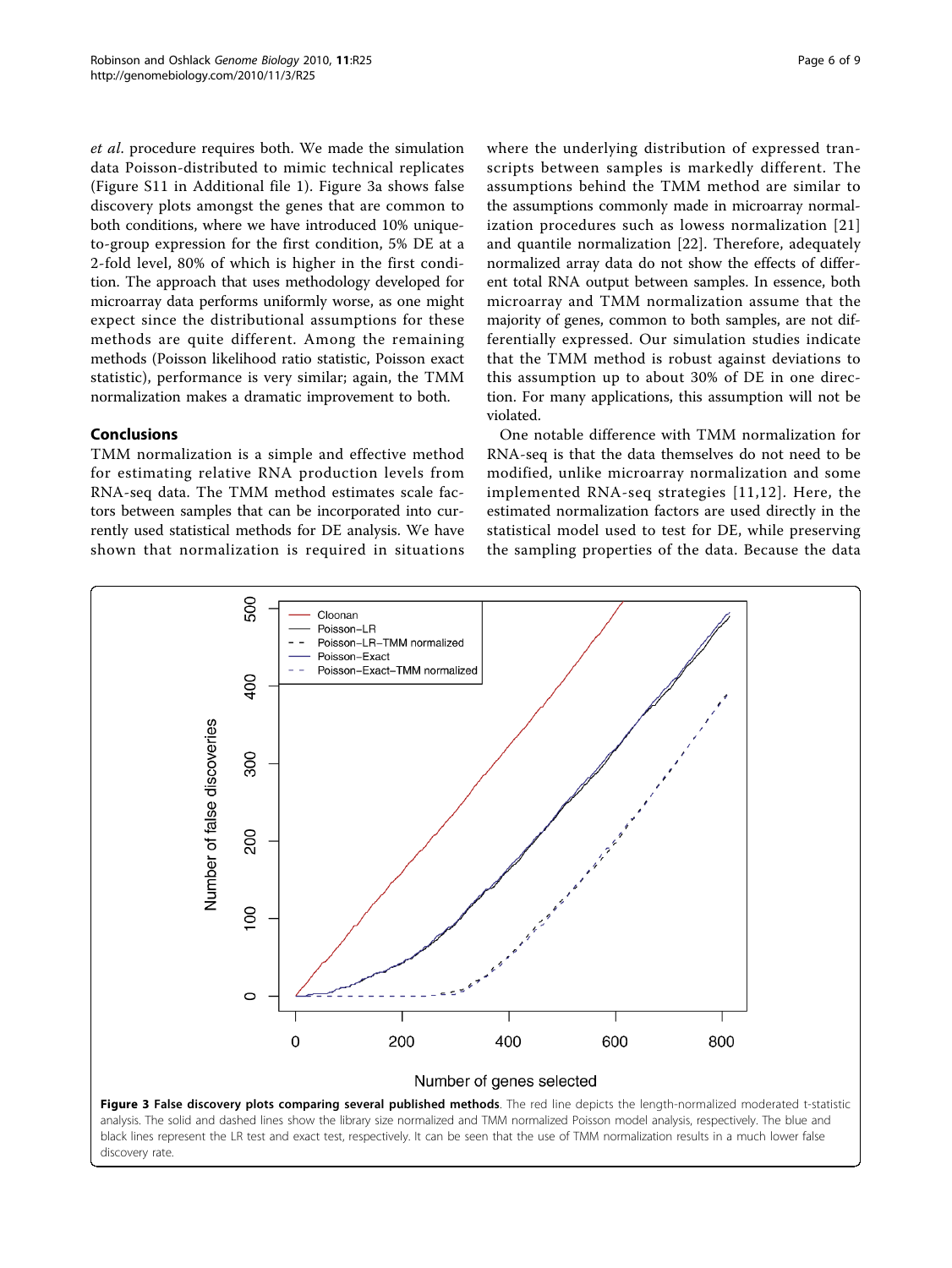themselves are not modified, it can be used in further applications such as comparing expression between genes.

Normalization will be crucial in many other applications of high throughput sequencing where the DNA or RNA populations being compared differ in their composition. For example, chromatin immunoprecipitation (ChIP) followed by next generation sequencing (ChIPseq) may require a similar adjustment to compare between samples containing different repertoires of bound targets. Interestingly, the PeakSeq method [[23](#page-8-0)] uses a linear regression on binned counts across the genome to estimate a scaling factor between two ChIP populations to account for the different coverages. This is similar in principle to what is proposed here, but possibly less robust. We demonstrated that there are numerous biological situations where a composition adjustment will be required. In addition, technical artifacts that are not fully captured by the library size adjustment can be accounted for with the empirical adjustment. Furthermore, it is not clear that DNA spiked-in at known concentrations will allow robust estimation of normalization factors.

Similar to previous high throughput technologies such as microarrays, normalization is an essential step for inferring true differences in expression between samples. The number of reads for a gene is dependent not only on the gene's expression level and length, but also on the population of RNA from which it originates. We present a straightforward and effective empirical method for normalization of RNA-seq data.

#### Materials and methods

#### TMM normalization details

A trimmed mean is the average after removing the upper and lower x% of the data. The TMM procedure is doubly trimmed, by log-fold-changes  $M_g^r$  (sample k<br>relative to sample *r* for gene *a*) and by absolute intensity relative to sample  $r$  for gene  $g$ ) and by absolute intensity  $(A_g)$ . By default, we trim the  $M_g$  values by 30% and the  $A_g$  values by 5%, but these settings can be tailored to a given experiment. The software also allows the user to set a lower bound on the A value, for instances such as the Cloonan et al. dataset (Figure S1 in Additional file [1\)](#page-7-0). After trimming, we take a weighted mean of  $M_g$ , with weights as the inverse of the approximate asymptotic variances (calculated using the delta method [\[24\]](#page-8-0)). Specifically, the normalization factor for sample  $k$  using reference sample  $r$  is calculated as:

$$
\log_2(TMM_k^{(r)}) = \frac{\sum\limits_{g \in G^*} w_{gk}^r M_{gk}^r}{\sum\limits_{g \in G^*} w_{gk}^r} \text{ where } M_{gk}^r = \frac{\log_2 \left(\frac{Y_{gk}}{N_K}\right)}{\log_2 \left(\frac{Y_{gr}}{N_T}\right)} \text{ and } w_{gk}^r = \frac{N_K - Y_{gk}}{N_K Y_{gk}} + \frac{N_r - Y_{gr}}{N_r Y_{gr}};
$$

The cases where  $Y_{gk} = 0$  or  $Y_{gr} = 0$  are trimmed in advance of this calculation since log-fold-changes cannot be calculated;  $G^*$  represents the set of genes with valid  $M_g$  and  $A_g$  values and not trimmed, using the percentages above. It should be clear that  $TMM_r^{(r)} = 1$ .

As Figure [2a](#page-4-0) indicates, the variances of the M values at higher total count are lower. Within a library, the vector of counts is multinomial distributed and any individual gene is binomial distributed with a given library size and proportion. Using the delta method, one can calculate an approximate variance for the  $M_{g}$ , as is commonly done with log relative risk, and the inverse of these is used to weight the average.

We compared the weighted with the unweighted trimmed mean as well as an alternative robust estimator (robust linear model) over a range of simulation parameters, as shown in Figure S4 in Additional file [1](#page-7-0).

#### Housekeeping genes

Human housekeeping genes, as described in [[16\]](#page-7-0), were downloaded from [\[25\]](#page-8-0) and matched to the Ensembl gene identifiers using the Bioconductor [[26\]](#page-8-0) biomaRt package [[27\]](#page-8-0). Similarly, mouse housekeeping genes were taken to be the approximately 500 genes with lowest coefficient of variation, as calculated by de Jonge et al. [\[17\]](#page-7-0).

#### Statistical testing

For a two-library comparison, we use the sage.test function from the CRAN statmod package [\[28](#page-8-0)] to calculate a Fisher exact P-value for each gene. To apply TMM normalization, we replace the original library sizes with 'effective' library sizes. For two libraries, the effective library sizes are calculated by multiplying/dividing the square root of the estimated normalization factor with the original library size.

For comparisons with technical replicates, we followed the analysis procedure used in the Marioni et al. study [[6](#page-7-0)]. Briefly, it is assumed that the counts mapping to a gene are Poisson-distributed, according to:

$$
Y_{gk} \sim Pois(\lambda_{gz_k} M_k)
$$

where  $\lambda_{gz_k}$  represents the fraction of total reads for gene g in experimental condition  $z_k$ . Their analysis utilizes an offset to account for the library size and a likelihood ratio (LR) statistic to test for differences in expression between libraries (that is,  $H_0: \mu_{g1} = \mu_{g2}$ ). In order to use TMM normalization, we augment the original offset with the estimated normalization factor. The same LR testing framework is then used to calculate P-values for DE between tissues. We modified this analysis to use an exact Poisson test for testing the difference between two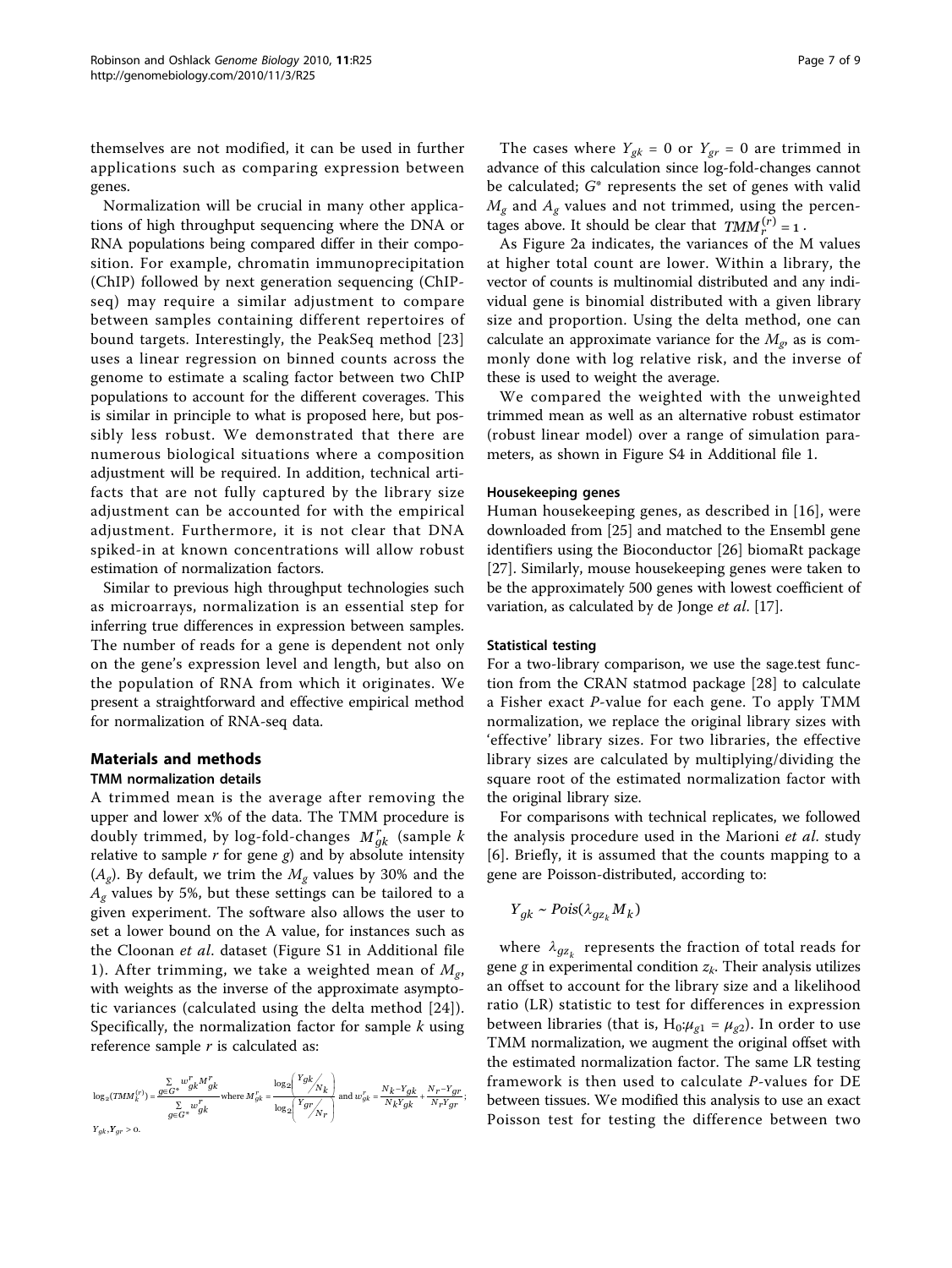<span id="page-7-0"></span>replicated groups. The strategy is similar in principle to the Fisher's exact test: conditioning on the total count, we calculated the probability of observing group counts as or more extreme than what we actually observed. The total and group total counts are all Poisson distributed.

We re-implemented the method from Cloonan et al. [12] for the analysis of simulated data using a custom R [[29\]](#page-8-0) script.

# Simulation details

The simulation is set up to sample a dataset from a given empirical distribution of read counts (that is, from a distribution of observed  $Y_{\varrho}$ ). The mean is calculated from the sampled read counts divided by the sum  $S_k$ and multiplied by a specified library size  $N_k$  (according to the model). The simulated data are then randomly sampled from a Poisson distribution, given the mean. We have parameters specifying the number of genes common to both libraries and the number of genes unique to each sample. Additional parameters specify the amount, direction and magnitude of DE as well as the depth of sequencing (that is, range of total numbers of reads). Since we have inserted known differentially expressed genes, we can rank genes according to various statistics and plot the number of false discoveries as a function of the ranking. Table S1 in Additional file 1 gives the parameter settings used for the simulations presented in Figures [2](#page-4-0) and [3](#page-5-0).

## **Software**

Software implementing our method was released within the edgeR package [[30](#page-8-0)] in version 2.5 of Bioconductor [[26\]](#page-8-0) and is available from [[31\]](#page-8-0). Scripts and data for our analyses, including the simulation framework, have been made available from [\[32\]](#page-8-0).

Additional file 1: A Word document with supplementary materials, including 11 supplementary figures and one supplementary table. Click here for file

[ http://www.biomedcentral.com/content/supplementary/gb-2010-11-3 r25-S1.doc ]

#### Abbreviations

ChIP: chromatin immunoprecipation; DE: differential expression; LR: likelihood ratio; RPKM: reads per kilobase per million mapped; TMM: trimmed mean of M values.

#### Acknowledgements

We wish to thank Terry Speed, Gordon Smyth and Matthew Wakefield for helpful discussion and critical reading of the manuscript. This work is partly supported by the National Health and Medical Research Council (481347- MDR, 490037-AO)

#### Author details

<sup>1</sup> Bioinformatics Division, Walter and Eliza Hall Institute, 1G Royal Parade, Parkville 3052, Australia. <sup>2</sup>Epigenetics Laboratory, Cancer Program, Garvan Institute of Medical Research, 384 Victoria Street, Darlinghurst, NSW 2010, Australia.

#### Authors' contributions

MDR and AO conceived of the idea, analyzed the data and wrote the paper.

Received: 19 November 2009 Revised: 28 January 2010 Accepted: 2 March 2010 Published: 2 March 2010

#### References

- 1. Wang ET, Sandberg R, Luo S, Khrebtukova I, Zhang L, Mayr C, Kingsmore SF, Schroth GP, Burge CB: [Alternative isoform regulation in human tissue](http://www.ncbi.nlm.nih.gov/pubmed/18978772?dopt=Abstract) [transcriptomes.](http://www.ncbi.nlm.nih.gov/pubmed/18978772?dopt=Abstract) Nature 2008, 456:470-476.
- 2. Sultan M, Schulz MH, Richard H, Magen A, Klingenhoff A, Scherf M, Seifert M, Borodina T, Soldatov A, Parkhomchuk D, Schmidt D, O'Keeffe S, Haas S, Vingron M, Lehrach H, Yaspo ML: [A global view of gene activity](http://www.ncbi.nlm.nih.gov/pubmed/18599741?dopt=Abstract) [and alternative splicing by deep sequencing of the human](http://www.ncbi.nlm.nih.gov/pubmed/18599741?dopt=Abstract) [transcriptome.](http://www.ncbi.nlm.nih.gov/pubmed/18599741?dopt=Abstract) Science 2008, 321:956-960.
- 3. Wang X, Sun Q, McGrath SD, Mardis ER, Soloway PD, Clark AG: [Transcriptome-wide identification of novel imprinted genes in neonatal](http://www.ncbi.nlm.nih.gov/pubmed/19052635?dopt=Abstract) [mouse brain.](http://www.ncbi.nlm.nih.gov/pubmed/19052635?dopt=Abstract) PLoS One 2008, 3:e3839.
- 4. Bolstad BM, Irizarry RA, Astrand M, Speed TP: [A comparison of](http://www.ncbi.nlm.nih.gov/pubmed/12538238?dopt=Abstract) [normalization methods for high density oligonucleotide array data](http://www.ncbi.nlm.nih.gov/pubmed/12538238?dopt=Abstract) [based on variance and bias.](http://www.ncbi.nlm.nih.gov/pubmed/12538238?dopt=Abstract) Bioinformatics 2003, 19:185-193.
- 5. Wang Z, Gerstein M, Snyder M: [RNA-Seq: a revolutionary tool for](http://www.ncbi.nlm.nih.gov/pubmed/19015660?dopt=Abstract) [transcriptomics.](http://www.ncbi.nlm.nih.gov/pubmed/19015660?dopt=Abstract) Nat Rev Genet 2009, 10:57-63.
- 6. Marioni JC, Mason CE, Mane SM, Stephens M, Gilad Y: [RNA-seq: an](http://www.ncbi.nlm.nih.gov/pubmed/18550803?dopt=Abstract) [assessment of technical reproducibility and comparison with gene](http://www.ncbi.nlm.nih.gov/pubmed/18550803?dopt=Abstract) [expression arrays.](http://www.ncbi.nlm.nih.gov/pubmed/18550803?dopt=Abstract) Genome Res 2008, 18:1509-1517.
- 7. Bullard JH, Purdom EA, Hansen KD, Durinck S, Dudoit S: Statistical inference in mRNA-Seq: exploratory data analysis and differential expression. UC Berkeley Division of Biostatistics Working Paper Series 2009, paper 247.
- 8. Robinson MD, Smyth GK: [Small-sample estimation of negative binomial](http://www.ncbi.nlm.nih.gov/pubmed/17728317?dopt=Abstract) [dispersion, with applications to SAGE data.](http://www.ncbi.nlm.nih.gov/pubmed/17728317?dopt=Abstract) Biostatistics 2008, 9:321-332.
- 9. t Hoen PA, Ariyurek Y, Thygesen HH, Vreugdenhil E, Vossen RH, de Menezes RX, Boer JM, van Ommen GJ, den Dunnen JT: [Deep sequencing](http://www.ncbi.nlm.nih.gov/pubmed/18927111?dopt=Abstract)[based expression analysis shows major advances in robustness,](http://www.ncbi.nlm.nih.gov/pubmed/18927111?dopt=Abstract) [resolution and inter-lab portability over five microarray platforms.](http://www.ncbi.nlm.nih.gov/pubmed/18927111?dopt=Abstract) Nucleic Acids Res 2008, 36:e141.
- 10. Vencio RZ, Brentani H, Patrao DF, Pereira CA: [Bayesian model accounting](http://www.ncbi.nlm.nih.gov/pubmed/15339345?dopt=Abstract) [for within-class biological variability in serial analysis of gene expression](http://www.ncbi.nlm.nih.gov/pubmed/15339345?dopt=Abstract) [\(SAGE\).](http://www.ncbi.nlm.nih.gov/pubmed/15339345?dopt=Abstract) BMC Bioinformatics 2004, 5:119.
- 11. Mortazavi A, Williams BA, McCue K, Schaeffer L, Wold B: [Mapping and](http://www.ncbi.nlm.nih.gov/pubmed/18516045?dopt=Abstract) [quantifying mammalian transcriptomes by RNA-Seq.](http://www.ncbi.nlm.nih.gov/pubmed/18516045?dopt=Abstract) Nat Methods 2008, 5:621-628.
- 12. Cloonan N, Forrest AR, Kolle G, Gardiner BB, Faulkner GJ, Brown MK, Taylor DF, Steptoe AL, Wani S, Bethel G, Robertson AJ, Perkins AC, Bruce SJ, Lee CC, Ranade SS, Peckham HE, Manning JM, McKernan KJ, Grimmond SM: [Stem cell transcriptome profiling via massive-scale mRNA sequencing.](http://www.ncbi.nlm.nih.gov/pubmed/18516046?dopt=Abstract) Nat Methods 2008, 5:613-619.
- 13. Balwierz PJ, Carninci P, Daub CO, Kawai J, Hayashizaki Y, Van Belle W, Beisel C, van Nimwegen E: [Methods for analyzing deep sequencing](http://www.ncbi.nlm.nih.gov/pubmed/19624849?dopt=Abstract) [expression data: constructing the human and mouse promoterome with](http://www.ncbi.nlm.nih.gov/pubmed/19624849?dopt=Abstract) [deepCAGE data.](http://www.ncbi.nlm.nih.gov/pubmed/19624849?dopt=Abstract) Genome Biol 2009, 10:R79.
- 14. Robinson MD, Smyth GK: [Moderated statistical tests for assessing](http://www.ncbi.nlm.nih.gov/pubmed/17881408?dopt=Abstract) [differences in tag abundance.](http://www.ncbi.nlm.nih.gov/pubmed/17881408?dopt=Abstract) Bioinformatics 2007, 23:2881-2887.
- 15. Oshlack A, Wakefield MJ: [Transcript length bias in RNA-seq data](http://www.ncbi.nlm.nih.gov/pubmed/19371405?dopt=Abstract) [confounds systems biology.](http://www.ncbi.nlm.nih.gov/pubmed/19371405?dopt=Abstract) Biol Direct 2009, 4:14.
- 16. Eisenberg E, Levanon EY: [Human housekeeping genes are compact.](http://www.ncbi.nlm.nih.gov/pubmed/12850439?dopt=Abstract) Trends Genet 2003, 19:362-365.
- 17. de Jonge HJ, Fehrmann RS, de Bont ES, Hofstra RM, Gerbens F, Kamps WA, de Vries EG, Zee van der AG, te Meerman GJ, ter Elst A: [Evidence based](http://www.ncbi.nlm.nih.gov/pubmed/17878933?dopt=Abstract) [selection of housekeeping genes.](http://www.ncbi.nlm.nih.gov/pubmed/17878933?dopt=Abstract) PLoS One 2007, 2:e898.
- 18. Li H, Lovci MT, Kwon YS, Rosenfeld MG, Fu XD, Yeo GW: [Determination of](http://www.ncbi.nlm.nih.gov/pubmed/19088194?dopt=Abstract) [tag density required for digital transcriptome analysis: application to an](http://www.ncbi.nlm.nih.gov/pubmed/19088194?dopt=Abstract) [androgen-sensitive prostate cancer model.](http://www.ncbi.nlm.nih.gov/pubmed/19088194?dopt=Abstract) Proc Natl Acad Sci USA 2008, 105:20179-20184.
- 19. Kuchenbauer F, Morin RD, Argiropoulos B, Petriv OI, Griffith M, Heuser M, Yung E, Piper J, Delaney A, Prabhu AL, Zhao Y, McDonald H, Zeng T,